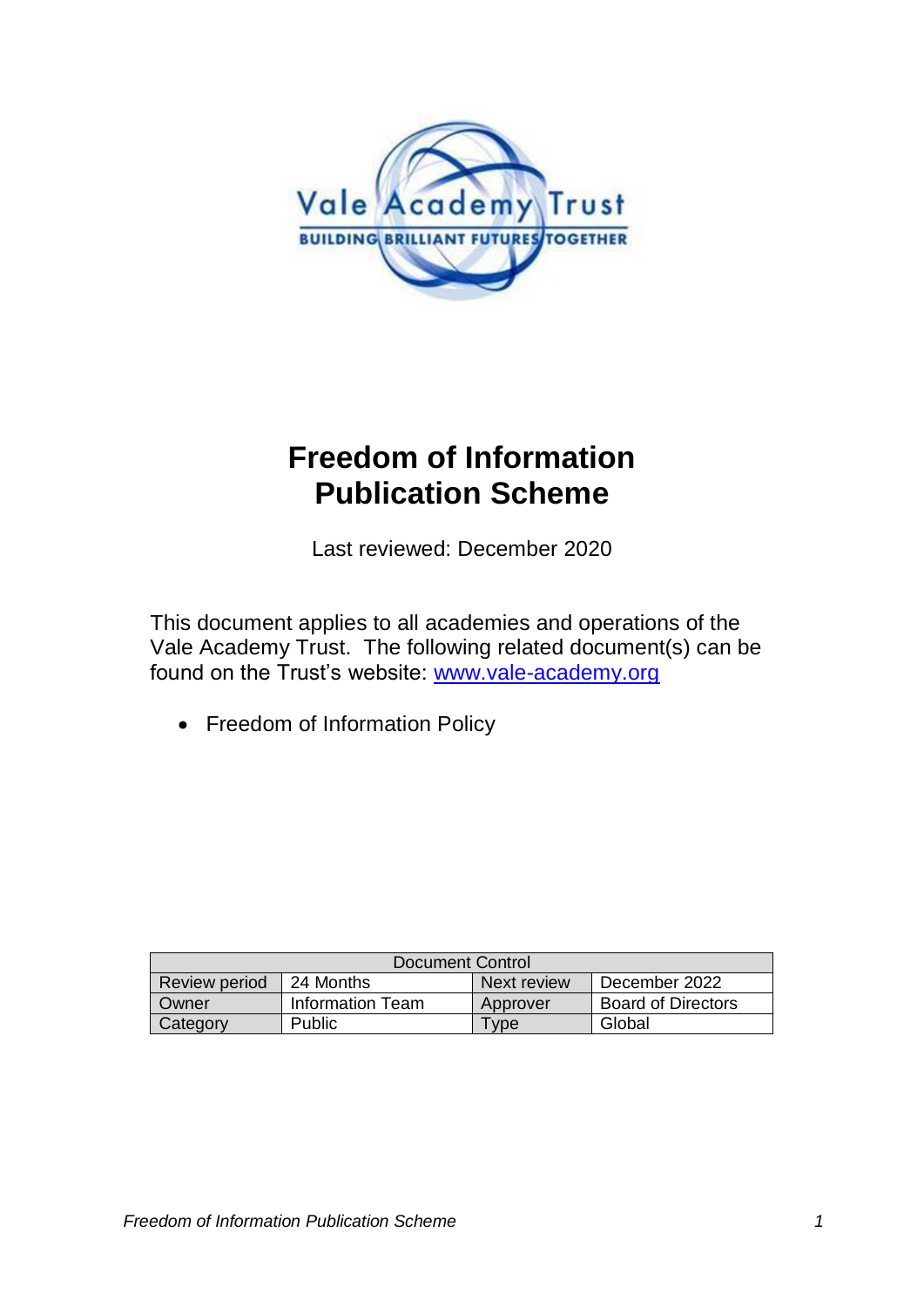Vale Academy Trust (the "Trust") and its academies are committed to making information about its operation and organisation generally available to the public, either through published documents (including those published on the Trust's and its academies' websites), or upon request.

In accordance with the Freedom of Information Act 2000, the Trust is required to have an approved Publication Scheme. The Trust has adopted the Model Publication Scheme prepared and approved by the Information Commissioner, see Appendix 1.

The Model Publication Scheme may be adopted without modification by any public authority without further approval and will be valid until further notice.

In addition to the Model Publication Scheme, organisations are obliged to produce a guide to the specific information held under each of the classes of information identified in the Scheme. This information can be found in the Schedule of Available Information, see Appendix 2.

#### **HOW TO ACCESS INFORMATION**

The Trust will make available the information it holds whether or not listed in the Publication Scheme unless the information is identified as not being available under one of the exemptions provided for by the legislation.

Requests for information must be made in writing, by email or letter, to the Trust's Information Team, and should include the enquirers name and correspondence address, state what information is required and marked 'Publication Scheme Request':

By email: [InformationTeam@vale-academy.org](mailto:InformationTeam@vale-academy.org)

By letter: Information Team Vale Academy Trust The Studio, St Mary's Convent Denchworth Road Wantage OX12 9AU

## **COMPLAINTS**

If you are unhappy with the response you receive to your request, you should contact the Trust by email or letter at the address given above.

If you are unhappy with the response to your complaint, you may ask the Trust to carry out an internal review by writing to the Chair of the Board of Directors at the address given above. Your complaint or request for an internal review should be made within 40 days of the receipt of the original response and the Trust will reply within 20 working days of receipt.

If you are not satisfied with the result of the review, you then have the right to make a formal complaint to the Information Commissioners Office. Their contact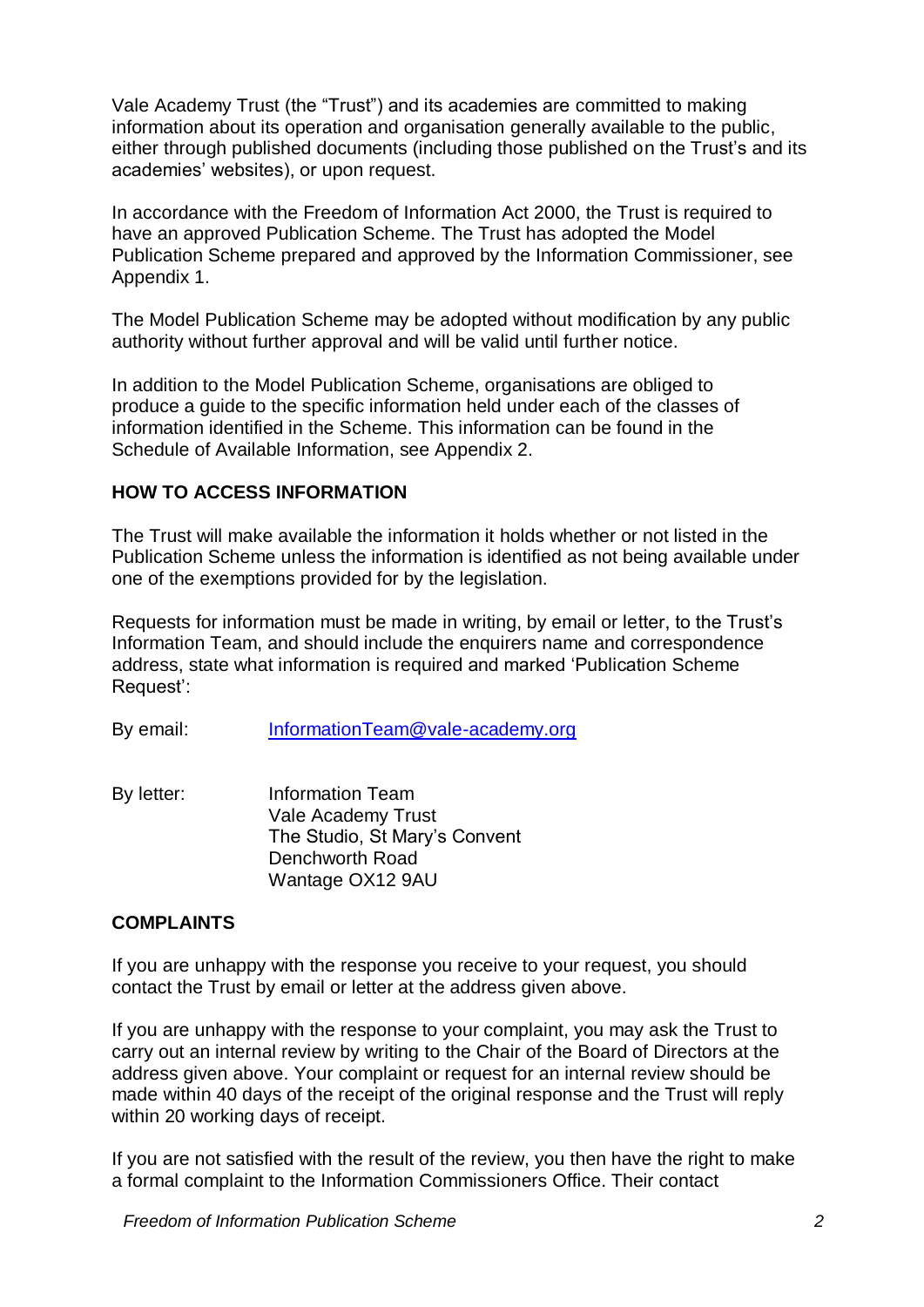information can be found on their website: [http://www.ico.gov.uk](http://www.ico.gov.uk/)

## **FURTHER INFORMATION.**

More information about the Freedom of Information Act is available on the Information Commissioner's Office website at: [http://www.ico.gov.uk.](http://www.ico.gov.uk/)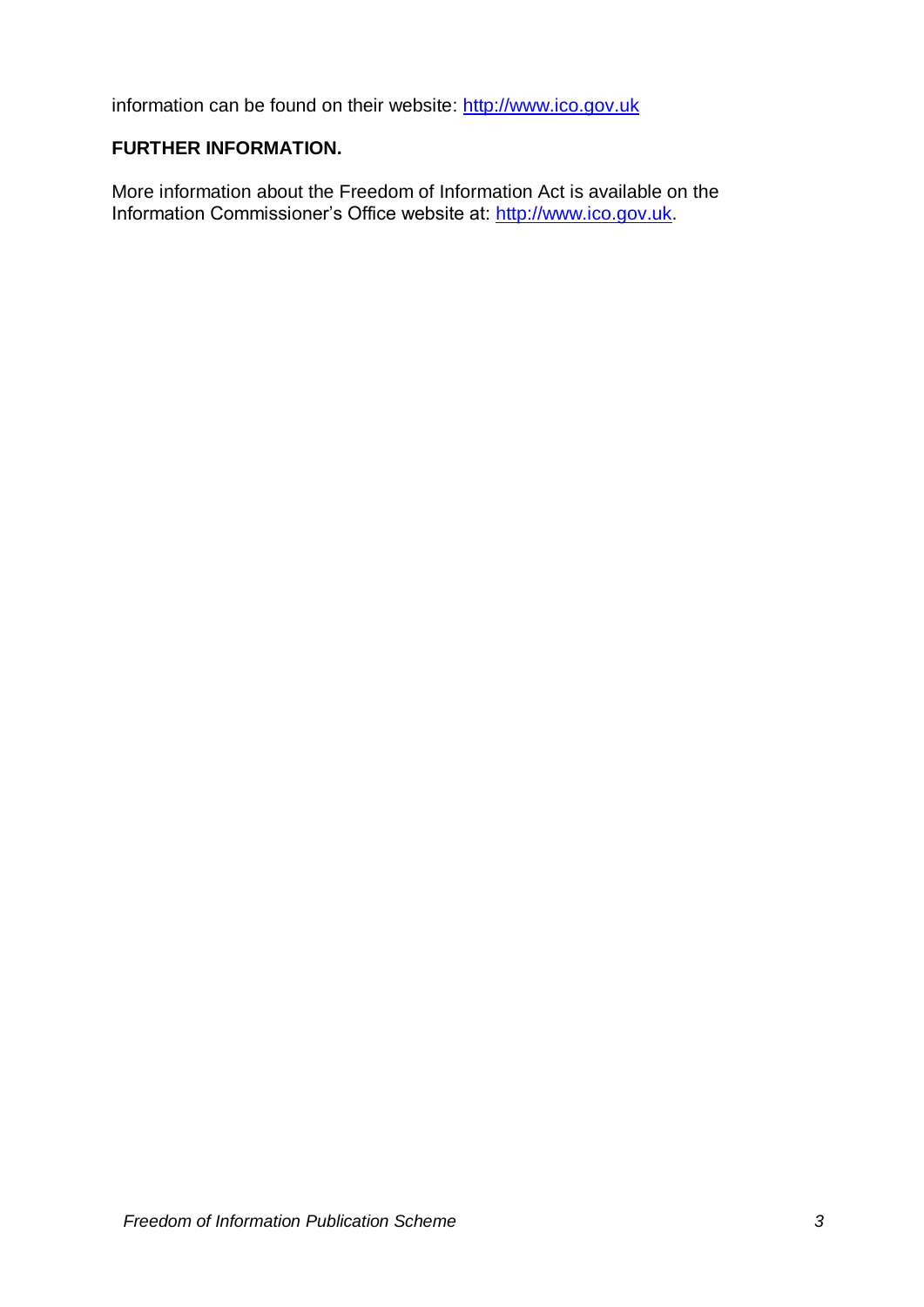## **APPENDIX 1: PUBLICATION SCHEME**

This Publication Scheme commits the Trust to make information available to the public as part of its normal business activities. The information covered is included in the classes of information set out below, where this information is held by the Trust and its academies. Additional assistance is provided to the definition of these classes in sector specific guidance manuals issued by the Information Commissioner.

The Scheme commits the Trust and its academies:

- To proactively publish or otherwise make available as a matter of routine, information, including environmental information, which is held by the Trust and its academies and falls within the classifications below.
- To specify the information which is held by the Trust and its academies and falls within the classifications below.
- To proactively publish or otherwise make available as a matter of routine, information in line with the statements contained within this Scheme.
- To produce and publish the methods by which the specific information is made routinely available so that it can be easily identified and accessed by members of the public.
- To review and update on a regular basis the information the Trust and its academies makes available under this Scheme.
- To produce a schedule of any fees charged for access to information which is made proactively available.
- To make this Publication Scheme available to the public.

## **The Information we provide falls into the following categories:**

#### **CLASS 1 - Who we are and what we do.**

Organisational information, locations and contacts, constitutional and legal governance.

#### **CLASS 2 - What we spend and how we spend it.**

Financial information relating to projected and actual income and expenditure, tendering, procurement and contracts.

#### **CLASS 3 - What our priorities are and how we are doing.**

Strategy and performance information, plans, assessments, inspections and reviews.

#### **CLASS 4 - How we make decisions.**

Policy proposals and decisions. Decision making processes, internal criteria and procedures, consultations.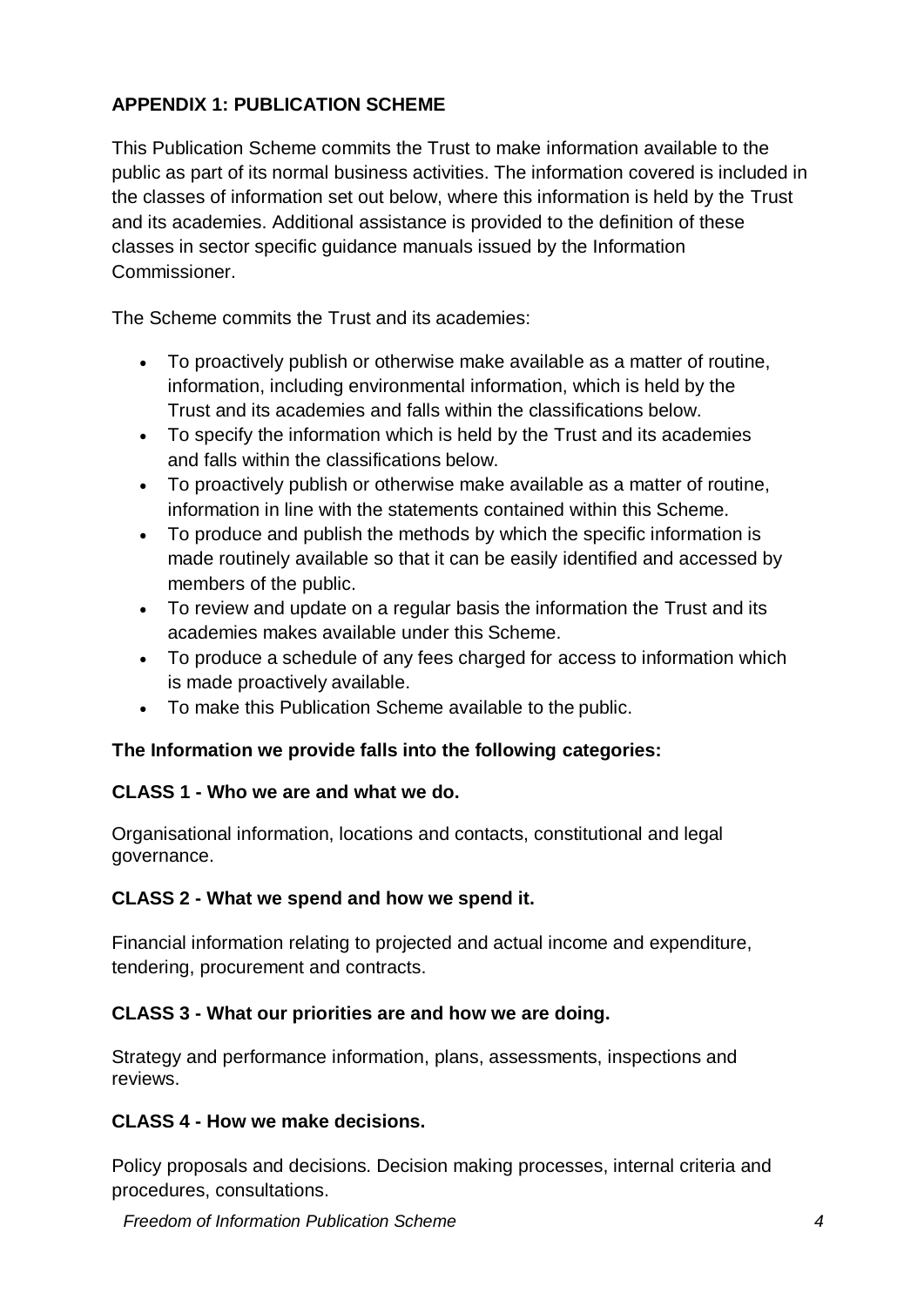## **CLASS 5 - Our policies and procedures.**

Current written protocols for delivering our functions and responsibilities.

## **CLASS - 6 Lists and registers.**

Information held in registers required by law and other lists and registers relating to the functions of the Trust and its academies.

## **CLASS 7 - The services we offer.**

Information about the services the Trust and its academies provide including leaflets, guidance, and newsletters.

## **The classes of information will not generally include:**

- Information the disclosure of which is prevented by law, or exempt under the Freedom of Information Act, or is otherwise properly considered to be protected from disclosure.
- Information in draft form.
- Information that is no longer readily available as it is contained in files that have been placed in archive storage, or is difficult to access for similar reasons.

## **The method by which information published under this Scheme will be made available**

The Trust will indicate clearly to the public what information is covered by this Scheme and how it can be obtained.

Where it is within the capability of the Trust and its academies, information will be provided on one or more websites. Where it is impracticable to make information available on a website or when an individual does not wish to access the information by the website, the Trust and its academies will indicate how information can be obtained by other means and provide it by those means - see Appendix 2 Schedule of Available Information.

In exceptional circumstances some information may be available only by viewing in person. Where this manner is specified, contact details will be provided. An appointment to view the information will be arranged within a reasonable timescale.

Information will be provided in the language in which it is held or in such other language that is legally required. Where the Trust and its academies are legally required to translate any information, this will be done.

Obligations under disability and discrimination legislation and any other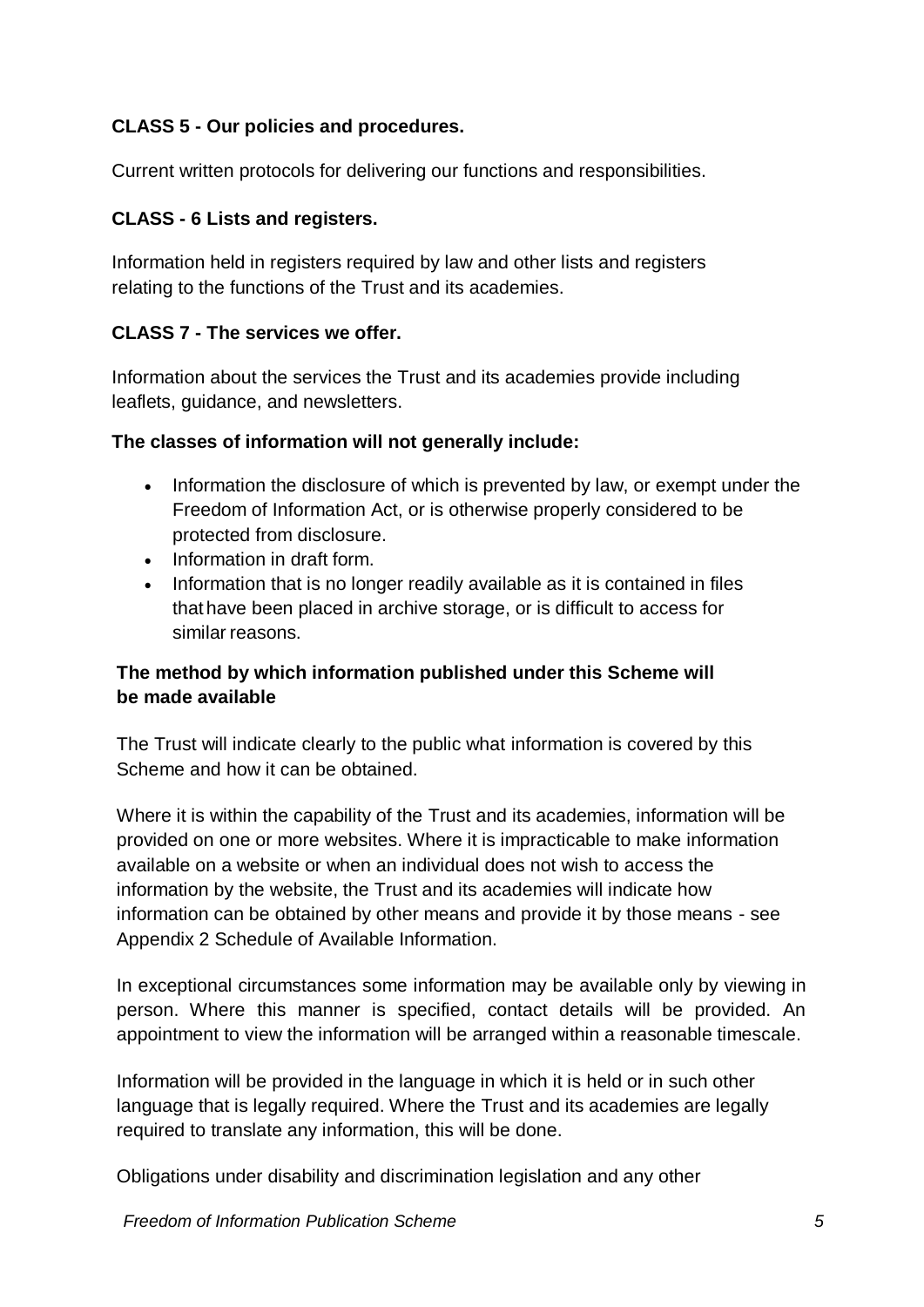legislation to provide information in other forms and formats will be adhered to when providing information in accordance with this Scheme.

## **Charges which may be made for Information published under this Scheme**

The purpose of this Scheme is to make the maximum amount of information readily available at minimum inconvenience and cost to the public. Charges made by the Trust and its academies for routinely published material will be justified and transparent and kept to a minimum. For details of charging, please refer to the document 'Freedom of Information Policy', which can be found on the Trust's website: [www.vale-academy.org](http://www.vale-academy.org/)

Material which is published and accessed on a website will be provided free of charge.

Charges may be made for information subject to a charging regime specified by Parliament. Charges may be made for actual disbursements incurred such as:

- Photocopying
- Postage and packaging
- The costs directly incurred as a result of viewing information.

Charges may also be made for information provided under this Scheme where they are legally authorised, they are in all the circumstances, including the general principles of the right of access to information held by public authorities, justified and are in accordance with a published schedule or schedules of fees which is readily available to the public.

If a charge is to be made, confirmation of the payment due will be given before the information is provided. Payment may be requested prior to provision of the information.

## **Written Requests**

Information held by the Trust and its academies that is not published under this Scheme can be requested in writing when its provision will be considered in accordance with the provisions of the Freedom of Information Act.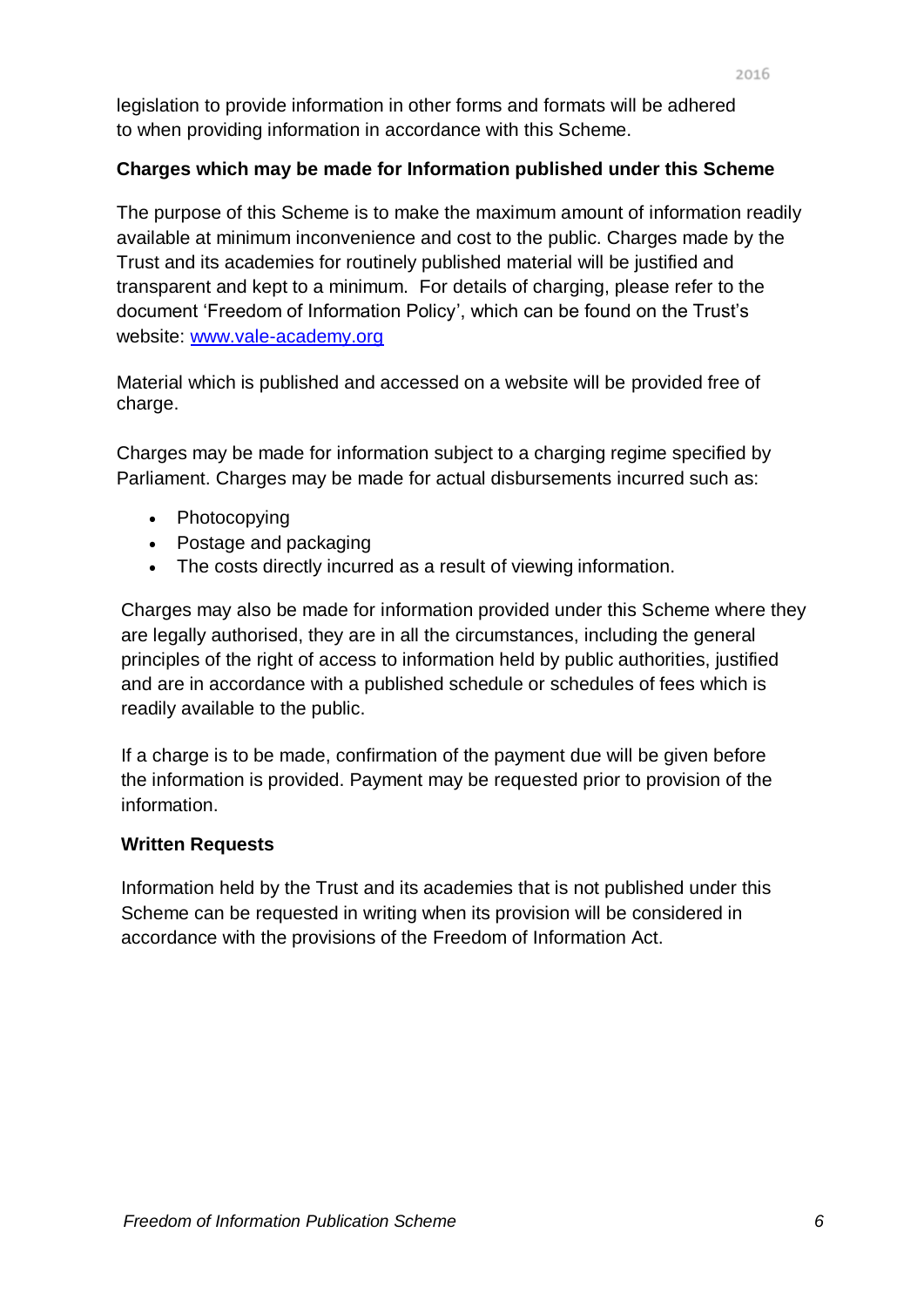## **APPENDIX 2 – SCHEDULE OF AVAILABLE INFORMATION**

**Information available from the Trust and its academies under the Publication Scheme.**

| <b>CLASS 1 - WHO WE ARE AND WHAT WE DO</b>                                                                                                                              | <b>Available from</b>                                                     | <b>Charge</b> |
|-------------------------------------------------------------------------------------------------------------------------------------------------------------------------|---------------------------------------------------------------------------|---------------|
| Multi-Academy Trust Funding Agreement                                                                                                                                   | <b>Trust website</b>                                                      | Free          |
| Memorandum and Articles of Association of Trust                                                                                                                         | <b>Trust website</b>                                                      | Free          |
| Details of the Directors of the Trust and their experience.                                                                                                             | Trust website                                                             | Free          |
| The name of the Chair of the Board of Directors and contact details.                                                                                                    | <b>Trust website</b>                                                      | Free          |
| Names of key personnel in the Trust, including the Chief Executive                                                                                                      | Trust website                                                             | Free          |
| The name of the Chair of the Local Governing Body of each academy<br>and his/her contact details.                                                                       | Academy websites                                                          | Free          |
| A list of Governors on each academy Local Governing Body                                                                                                                | Academy websites                                                          | Free          |
| Names of key personnel in each academy                                                                                                                                  | Academy websites                                                          | Free          |
| The Trust Values and Ethos Statement                                                                                                                                    | Trust website                                                             | Free          |
| Academy session times, term dates and holidays                                                                                                                          | Academy websites                                                          | Free          |
| Locations, contact information, addresses, telephone numbers and<br>email addresses                                                                                     | Trust & academy<br>websites                                               | Free          |
| <b>Academy Prospectus</b>                                                                                                                                               | Academy websites                                                          | Free          |
| Results - including Ofsted reports                                                                                                                                      | Academy websites                                                          | Free          |
| The remit and terms of reference of the Board and its committees<br>(Scheme of Delegation)                                                                              | Trust website                                                             | Free          |
| A list of governors that have served on Local Governing Bodies and<br>Directors that have served on the Board in the last academic year and<br>their declared interests | Trust website &<br>academy websites                                       | Free          |
| The attendance records of directors at Board meetings in the last<br>academic year                                                                                      | Trust website in the<br>Annual Report &<br>Financial<br><b>Statements</b> | Free          |
| The attendance records of governors at Local Governing Body<br>meetings in the last academic year                                                                       | Academy websites                                                          | Free          |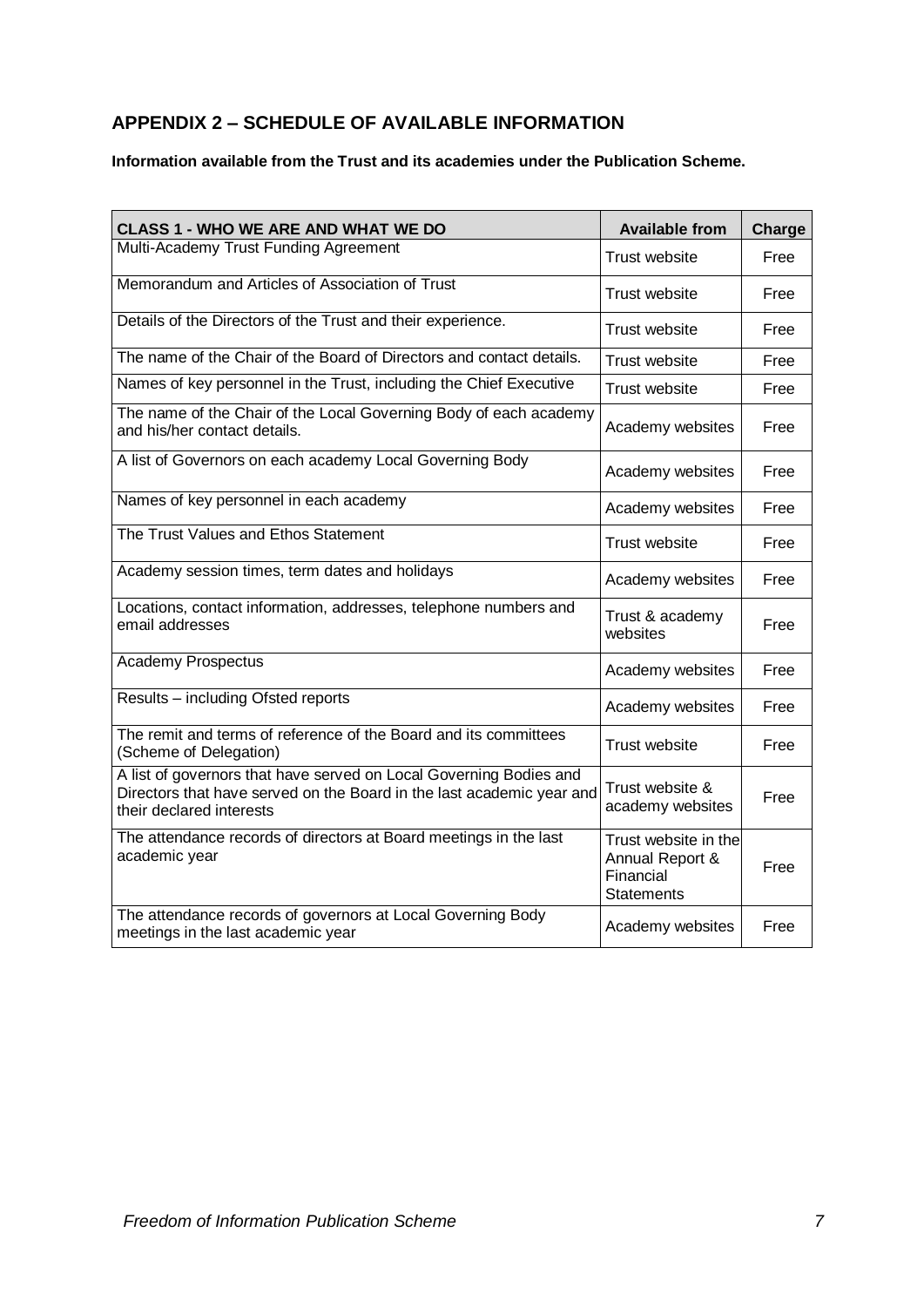| <b>CLASS 2 - WHAT WE SPEND AND HOW WE SPEND IT</b>                                                                                                                                           | <b>Available from</b>          | Charge        |
|----------------------------------------------------------------------------------------------------------------------------------------------------------------------------------------------|--------------------------------|---------------|
| Trust Annual Report and Financial Statements - containing details of<br>various funding and income streams, expenditure types and audit<br>reports                                           | Trust website                  | Free          |
| The amount of pupil premium the Trust receives for each academy<br>and how it is spent                                                                                                       | Academy websites               | Free          |
| The amount of Year 7 Literacy and Numeracy Catch-up the Trust<br>receives for each secondary academy                                                                                         | Academy websites               | Free          |
| The amount of Primary PE/Sport funding the Trust receives for each<br>primary academy                                                                                                        | Academy websites               | Free          |
| The Trusts' employees pay policy                                                                                                                                                             | Upon request                   | Charge        |
| <b>CLASS 3 - WHAT OUR PRIORITIES ARE AND HOW WE ARE</b><br><b>DOING</b>                                                                                                                      | <b>Available from</b>          | Charge        |
| Academy profile                                                                                                                                                                              |                                |               |
| Government supplied performance data.                                                                                                                                                        | Links from<br>academy websites | Free          |
| OFSTED report - summary and full report.                                                                                                                                                     |                                |               |
| Performance management policy and procedures                                                                                                                                                 | Upon request                   | Charge        |
| Any major proposals on safeguarding and promoting the welfare of<br>children                                                                                                                 | Upon request                   | Charge        |
| Child protection - policies and procedures on safeguarding and<br>promoting the welfare of children                                                                                          | Academy websites               | Free          |
| <b>CLASS 4 - HOW WE MAKE DECISIONS</b>                                                                                                                                                       | <b>Available from</b>          | <b>Charge</b> |
| Admissions policy - arrangements and procedures and right of appeal<br>- include information on application numbers and number of<br>successful applicants by each oversubscription criteria | Academy websites               | Free          |
| Details of the number of applications, number of places offered and<br>appeals for places at each academy                                                                                    | Upon request                   | Charge        |
| Trust Board of Directors meeting agendas, papers and minutes<br>information that is properly considered to be private will be excluded                                                       | Upon request                   | Free          |
| Individual academy Local Governing Body meeting agendas, papers<br>and minutes - information that is properly considered to be private will<br>be excluded                                   | Upon request                   | Free          |